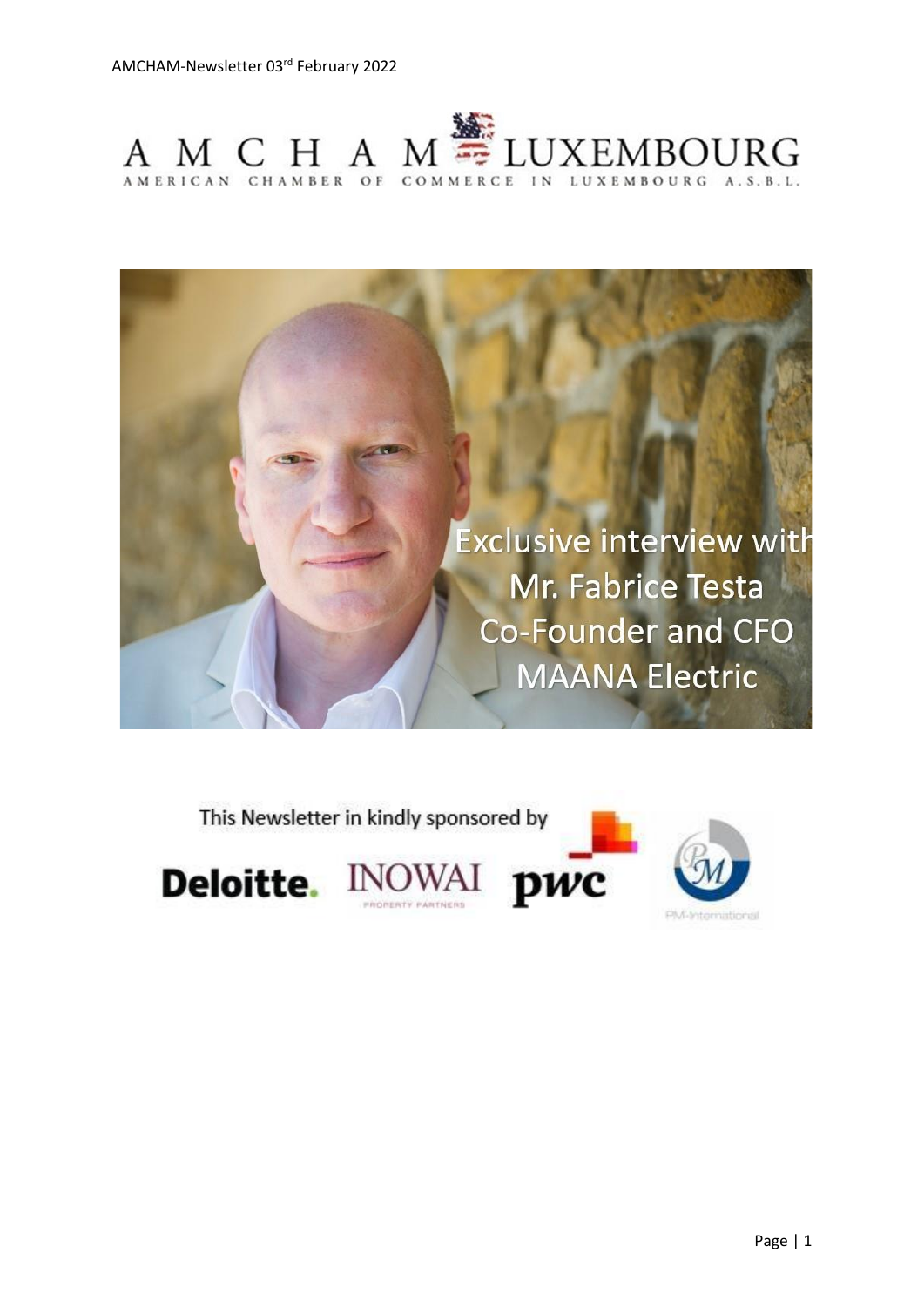

**A Message from our Chairman, Paul Schonenberg**

**Read [here](https://www.amcham.lu/newsletter/chairmans-remarks-3rd-february-2022/)**



**Read our Interview with Mr Fabrice Testa, Co-Founder and CFO MAANA Electric**

**Click [here](https://www.amcham.lu/newsletter/exclusive-interview-with-fabrice-testa-co-founder-and-cfo-maana-electric/)**



**MindForest & The Luxembourg School of Business article on Creation of an Early Warning Signals Guidelines for Companies in Luxembourg by Combining Research and Business Strategy Expertise**

**Read [here](https://www.amcham.lu/newsletter/creation-of-an-early-warning-signals-guidelines-for-companies-in-luxembourg/)**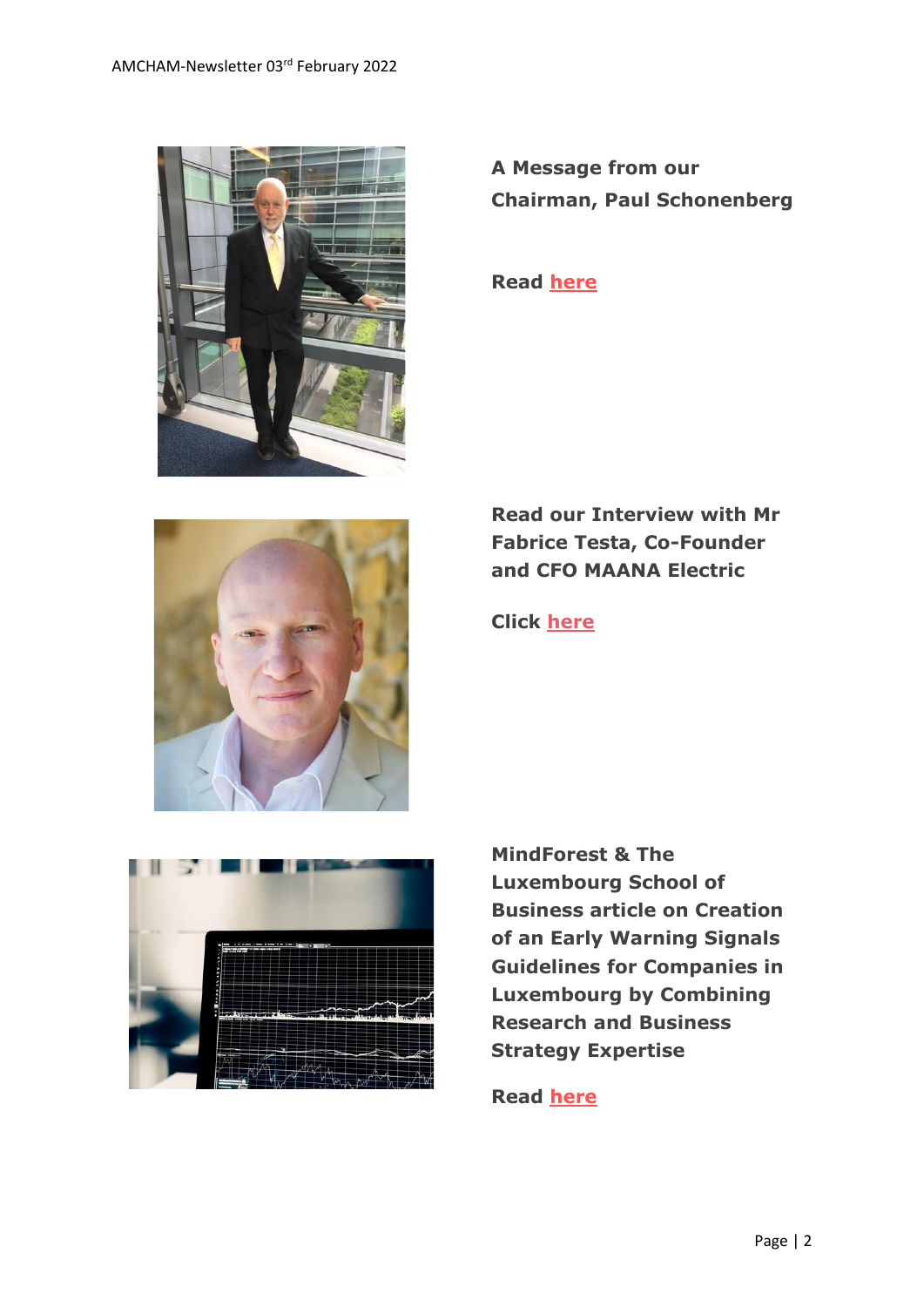

Global reach Local knowledge

# .<br>sécurité sociale **COORDINATE THE THEFT IN I IXEMBOI IRG**

### **Avoiding delays whilst incorporating in Luxembourg**

**Read [here](https://www.tmf-group.com/en/news-insights/articles/2022/january/incorporation-in-luxembourg/)**

#### **Have you got your EHIC?**

How to apply for a European Health Insurance Card for access to state-provided medical help in the EU and other European countries. **Read [more](https://www.luxtimes.lu/en/health/have-you-got-your-ehic-602d71c2de135b9236bf66a2)**



**Read all the latest news from Securex from their latest newsletter? Read [here](https://www.securex.lu/sites/default/files/2022-01/Pinboard%20January%202022.pdf)**





Dr. Claude BOLLENDORFF



**GUILLAUME EGRET<br>AVOCAT AUX BARREAUX DE PARIS ET LUXEMBOURG** 

#### **Profiling our AMCHAM Members**

Each week AMCHAM will highlight a few affiliated companies that we are proud to call our members.

#### **Click [here](https://www.amcham.lu/newsletter/profiling-our-amcham-members-03-february-2022/)**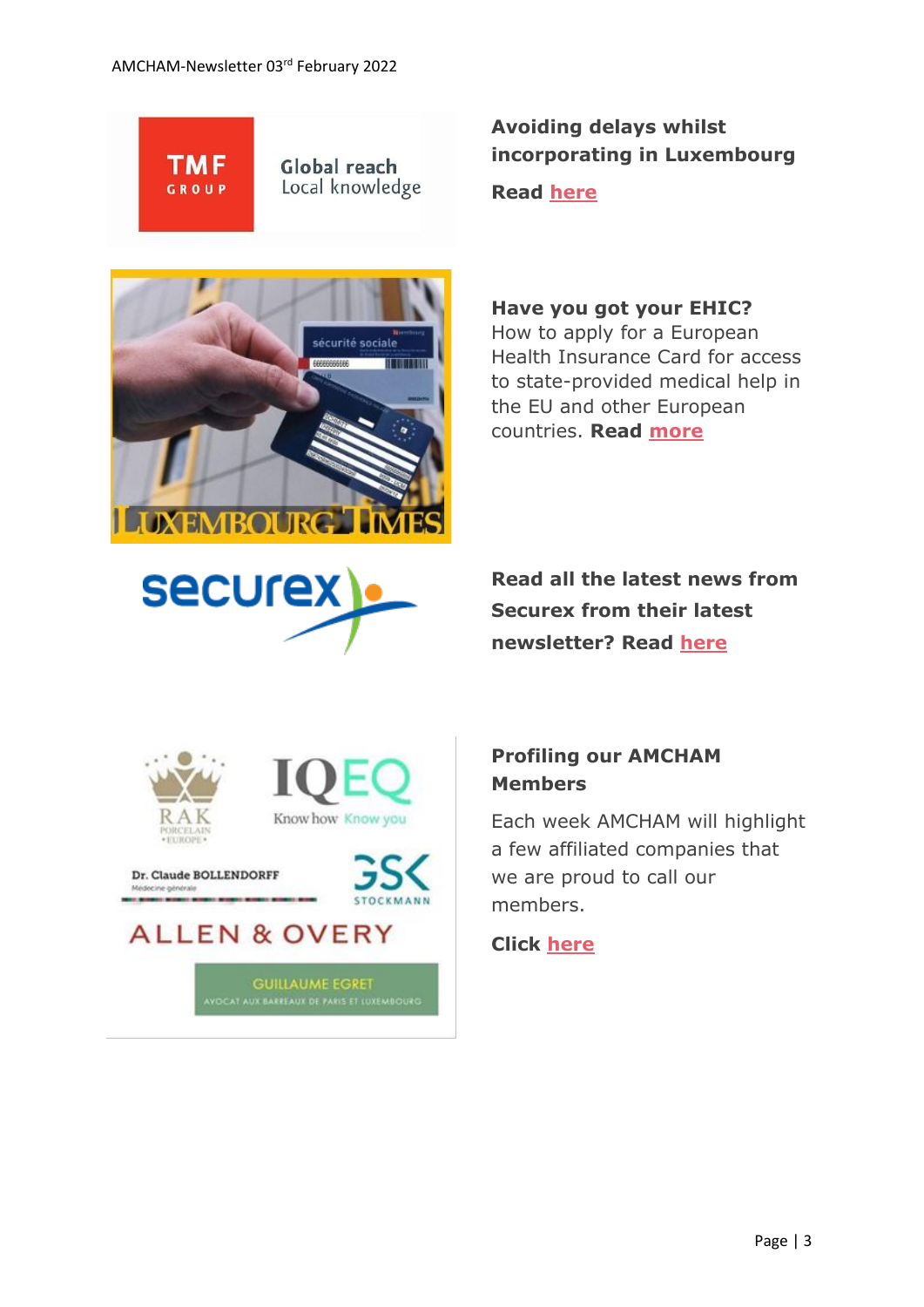

**Going into our 47th week since the launch of the Amcham Member Benefits club, check out our web page [here](https://www.amcham.lu/amcham-benefits-club/ambc-card-for-non-members/)**

**Want to join the AMBC but you're not a member? Join [here](https://www.amcham.lu/amcham-benefits-club/ambc-card-for-non-members/)**

**New Partners [here](https://www.amcham.lu/newsletter/new-mbc-partners-as-at-3rd-february-2022/)**

**Happy Valentine's Day** from our MBC Partners! **Special Valentine Day offers start right now!**

Check it out **[here](https://www.amcham.lu/newsletter/happy-valentines-day-special-mbc-offers/)**

**1920 Famous Ritz Carlton Lemon Pound Cake See the recipe [here](https://www.amcham.lu/newsletter/recipe-ritz-carlton-lemon-pound-cake/)**

# *Upcoming Events*



Amcham Luxembourg are delighted to invite you to our **Members only "Live Lunch" event - Explaining the Ukrainian-Russian conflict**

When: **Monday, 7th Feb 2022**

Where: **Cercle Munster,** 

**Luxembourg City** Seating is limited, for more information **click [here](https://www.amcham.lu/events/explaining-the-ukrainian-russian-conflict/)**